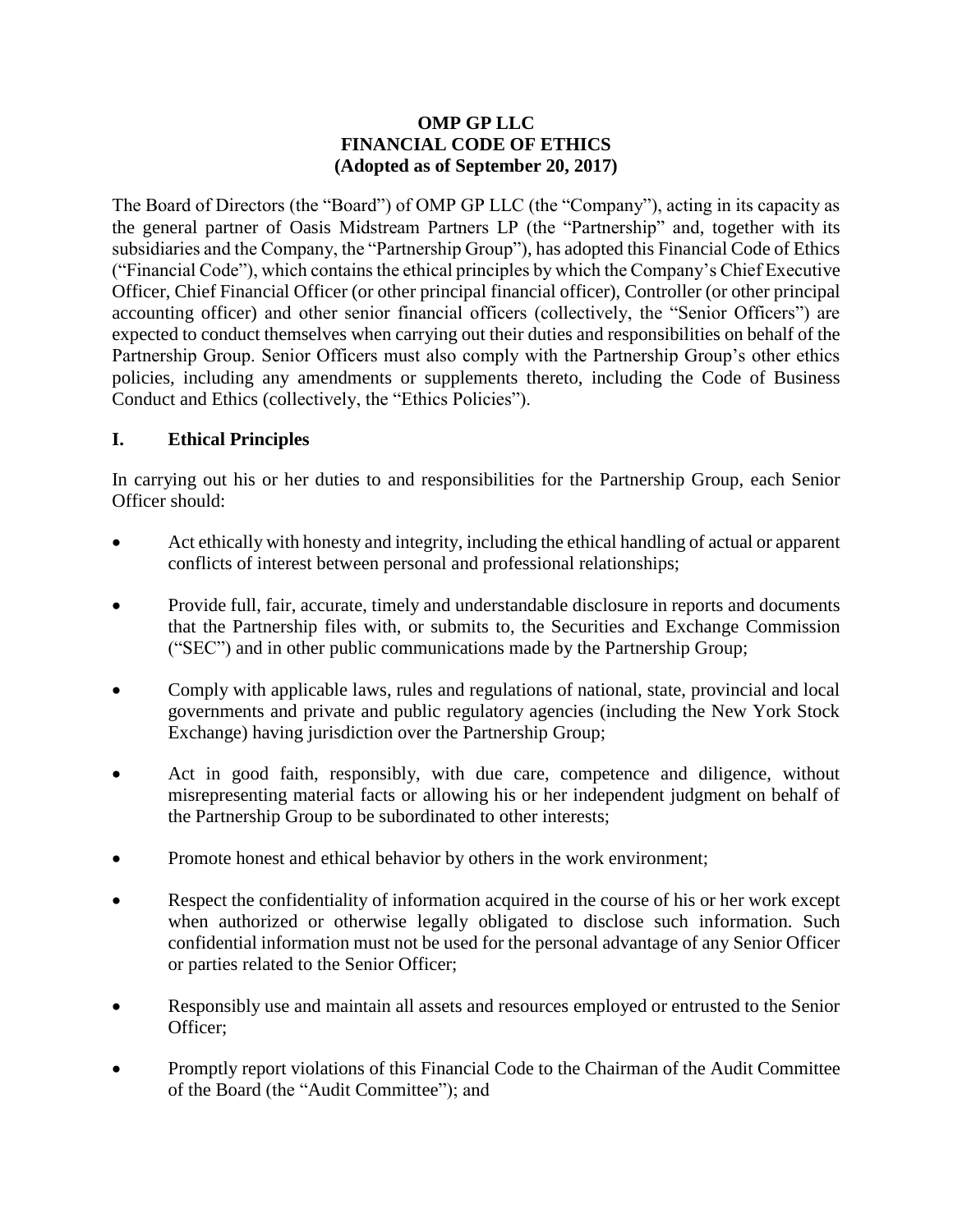Accept accountability for adherence to this Financial Code.

# **II. Waivers**

Consents obtained pursuant to this Financial Code, or waivers of any provision of this Financial Code, shall be made only by the Board or a committee thereof. Persons seeking a waiver should be prepared to disclose all pertinent facts and circumstances, respond to inquiries for additional information, explain why the waiver is necessary, appropriate, or in the best interest of the Partnership Group, and be willing to comply with any procedures that may be required to protect the Partnership Group in connection with a waiver. If a waiver of this Financial Code is granted for any Senior Officer, appropriate disclosure will be made promptly in accordance with the rules and regulations of the SEC and the listing requirements of the New York Stock Exchange.

## **III. Compliance Procedures**

Enforcement of sound ethical standards is the responsibility of every officer and employee of the Company. Violations and reasonable suspicions of violations of this Financial Code should be reported promptly to the Chairman of the Audit Committee. The reporting person should make full disclosure of all pertinent facts and circumstances, taking care to distinguish between matters that are certain and matters that are suspicions, worries or speculation, and also taking care to avoid premature conclusions or alarmist statements since the situation may involve circumstances unknown to the reporting person. If the situation so requires, the reporting person may report anonymously. The Partnership Group does not permit retaliation of any kind for good faith reports of ethical violations. Persons that knowingly make a report that is false or that willfully disregard its truth or accuracy, or engage in any other bad faith use of the reporting system, will be deemed to be in violation of the Ethics Policies.

Each director and Senior Officer of the Partnership Group shall be provided with a copy of this Financial Code. This Financial Code may also be provided to any other employee as any Senior Officer deems appropriate. Any Senior Officer, director, executive officer or employee to whom this Financial Code has been provided may be required, from time to time, to sign and deliver the certification attached as **[Annex](#page-3-0) A**, acknowledging receipt of this Financial Code to:

> OMP GP LLC 1001 Fannin Street, Suite 1500 Houston, Texas 77002

### Attention: Compliance Officer

The Company's Compliance Officer is responsible for ensuring that each of the applicable Senior Officers, directors, executive officers and other employees promptly sign and return the attached certification acknowledging receipt of this Financial Code.

### **IV. Violations**

Each person is accountable for his or her compliance with this Financial Code. Violations of this Financial Code may result in disciplinary action against the violator, including dismissal from employment when deemed appropriate. Each case will be judged by the Chairman of the Audit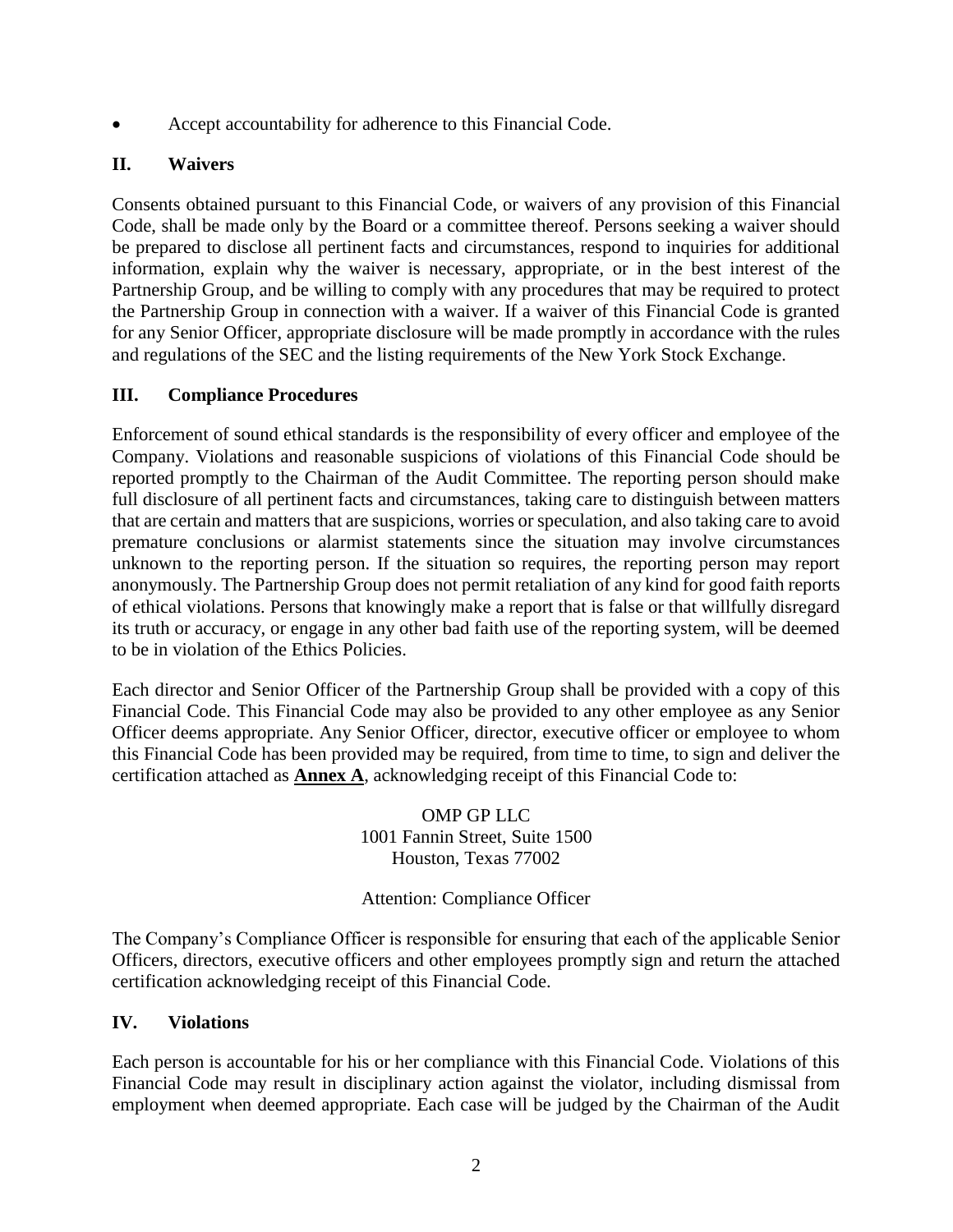Committee on its own merits considering the duties of the person and the significance of the circumstances involved.

## **V. Amendment**

Any amendment to this Financial Code shall be made only by the Board or an appropriate committee thereof. If an amendment to this Financial Code is made, appropriate disclosure will be made promptly in accordance with, and to the extent required by, applicable legal requirements.

## **VI. Posting Requirement**

The Partnership shall post this Financial Code on its website as required by applicable rules and regulations. In addition, the Partnership shall disclose in its Annual Report on Form 10-K that a copy of this Financial Code is available on the Partnership's website and in print to any unitholder who requests a copy.

*It is the intent of the Partnership Group that this Financial Code of Ethics be its written code of ethics under the Sarbanes-Oxley Act of 2002, complying with the standards set forth in Item 406 of Regulation S-K promulgated by the Securities and Exchange Commission.*